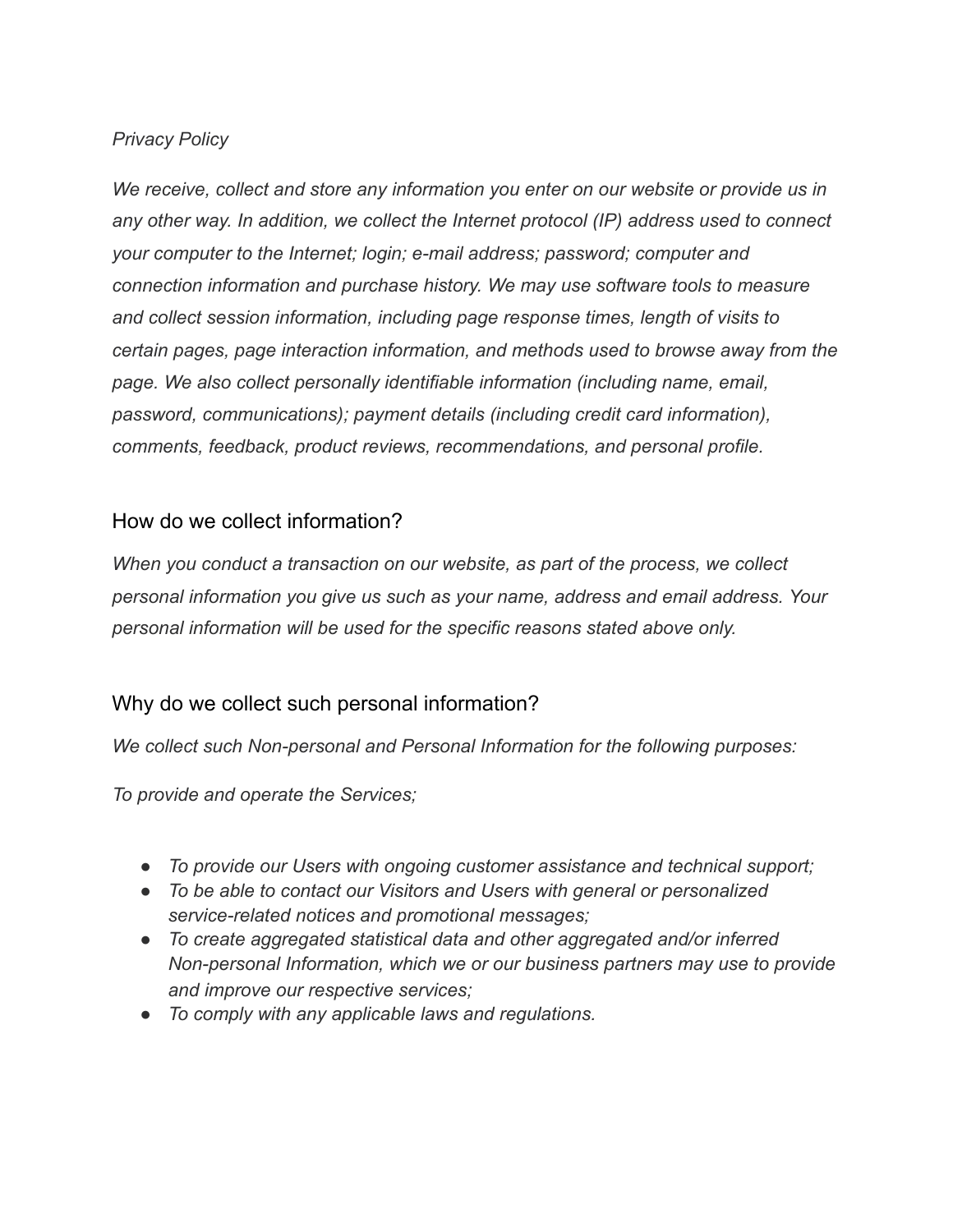How do we store, use, share and disclose our site visitors' personal information?

*Our company is hosted on the Wix.com platform. Wix.com provides us with the online platform that allows us to sell our products and services to you. Your data may be stored through Wix.com's data storage, databases and the general Wix.com applications. They store your data on secure servers behind a firewall.* 

*All direct payment gateways offered by Wix.com and used by our company adhere to the standards set by PCI-DSS as managed by the PCI Security Standards Council, which is a joint effort of brands like Visa, MasterCard, American Express and Discover. PCI-DSS requirements help ensure the secure handling of credit card information by our store and its service providers.* 

How do we communicate with your site visitors?

*We may contact you to notify you regarding your account, to troubleshoot problems with your account, to resolve a dispute, to collect fees or monies owed, to poll your opinions through surveys or questionnaires, to send updates about our company, or as otherwise necessary to contact you to enforce our User Agreement, applicable national laws, and any agreement we may have with you. For these purposes we may contact you via email, telephone, text messages, and postal mail.* 

### How can you withdraw your consent?

*If you don't want us to process your data anymore, please contact us at [desanti6@optonline.net](mailto:desanti6@optonline.net) or send us mail to: 24 Lone Star Lane, Manalapan, NJ 07726.*